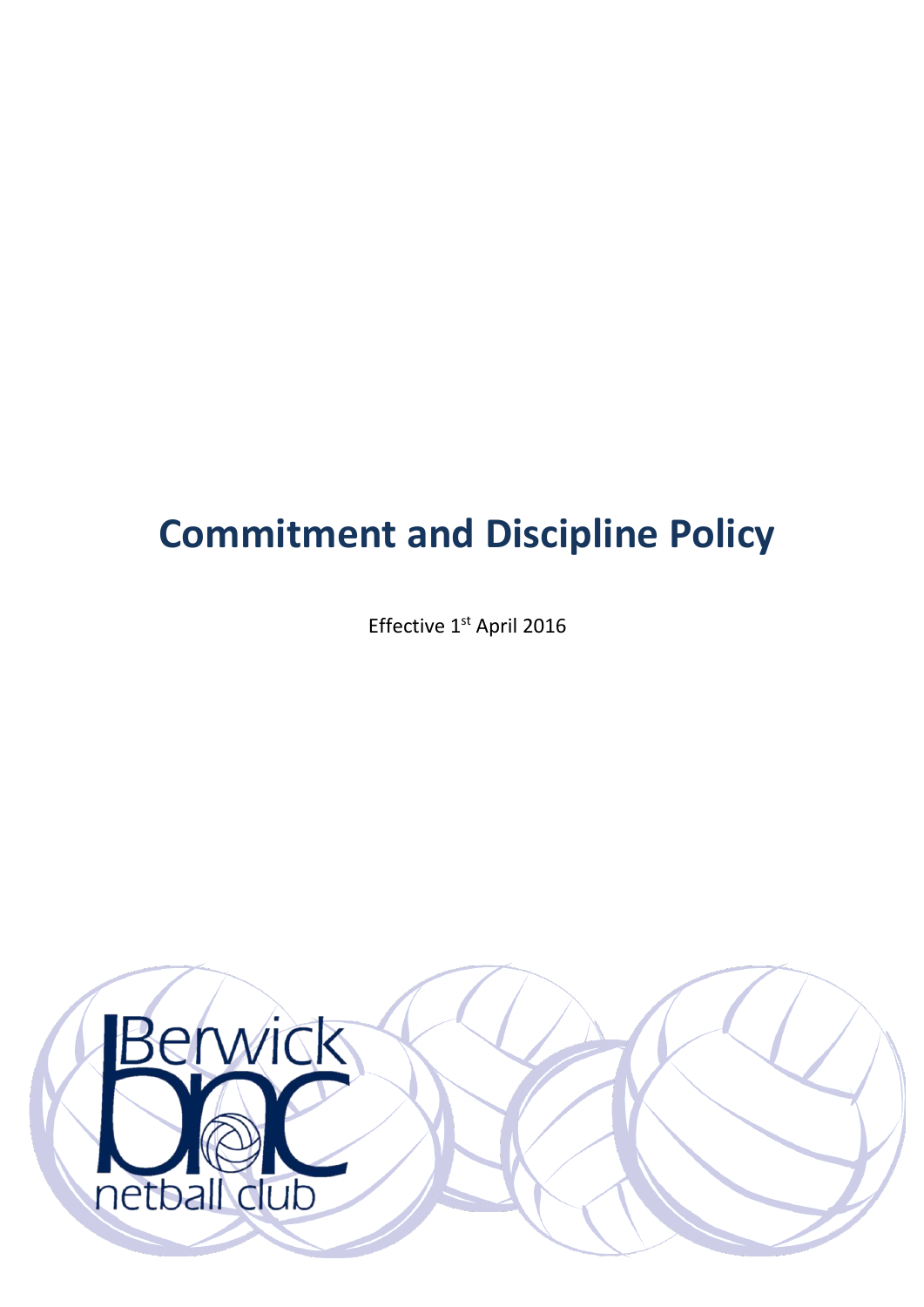## **1. Purpose**

The policy seeks to promote and strengthen the good reputation of Netball, and the Berwick Netball Club (hereinafter referred to as BNC) by establishing standards of performance and behaviour for Berwick Netball Club Players. The primary focus of the policy is to educate players on the importance of maintaining appropriate standards, and on the adverse effect such conduct may have on the standing and reputation of the game, the BNC, and the member himself/herself.

Where a Player's conduct attracts some form of discipline under this policy, it is the intention that Club Management and Leadership Group representatives will impose a range of sanctions. It is important to note that under this policy, conduct of a serious nature may lead to a player being delisted by the Club, or summarily dismissed.

## **2. Player Responsibilities**

### **2.1 Behaviour**

BNC players aspire to the highest standards of sportsmanship and professional conduct. BNC players shall conduct themselves in a manner so as not to bring netball, and the BNC into disrepute. This clause applies to a Player's behaviour which:

- (i) occurs during the course of any match, training session, Club or associated function, camp or tour, including travelling to and from related commitments; or
- (ii) involves public comment or comments made to the media. This clause also includes any form of social media, blog, chat, or forum; or
- (iii) involves criminal conduct which directly impacts in a material way upon the Player's ability to perform their duties as a netballer or impacts upon the reputation of the BNC in any way; or
- (iv) involves conduct deemed by the BNC to have brought the club into disrepute; or
- (v) involves conduct that contravenes Netball Victoria's Codes of Conduct or Member Protection Policy.

### **2.2 Playing**

BNC Players shall not wilfully engage or participate in any activity which may cause or aggravate any injury or illness and which prevents BNC players from playing to the best of the individual's ability.

### **2.3 Fitness**

BNC Players shall present themselves at all matches, training sessions and other related activities in an acceptable state of fitness. An acceptable state of fitness shall be determined by the BNC. BNC players must provide at least 24 hours notice of an injury that will prevent them taking part in any of the activities mentioned. Forsaking circumstances that are exceptional or deemed reasonable that prevent the player from complying.

### **2.4 Attendance**

BNC Players shall (unless granted express permission otherwise, or provide an explanation satisfactory to the BNC) attend when selected, and attend punctually, all matches, Club training and related events.

### **2.5 Apparel**

A BNC Player shall wear appropriate apparel as directed by the committee during all matches, training, and functions when carrying out his/her obligations as a member. Our uniform is designed not only to promote a sense of club belonging, but to convey an image of the BNC brand to the local community. Players shall wear navy boyleg shorts and their dress must fully cover these shorts. During matches and training, cosmetics should be of natural and subtle appearance and jewellery should be removed for safety reasons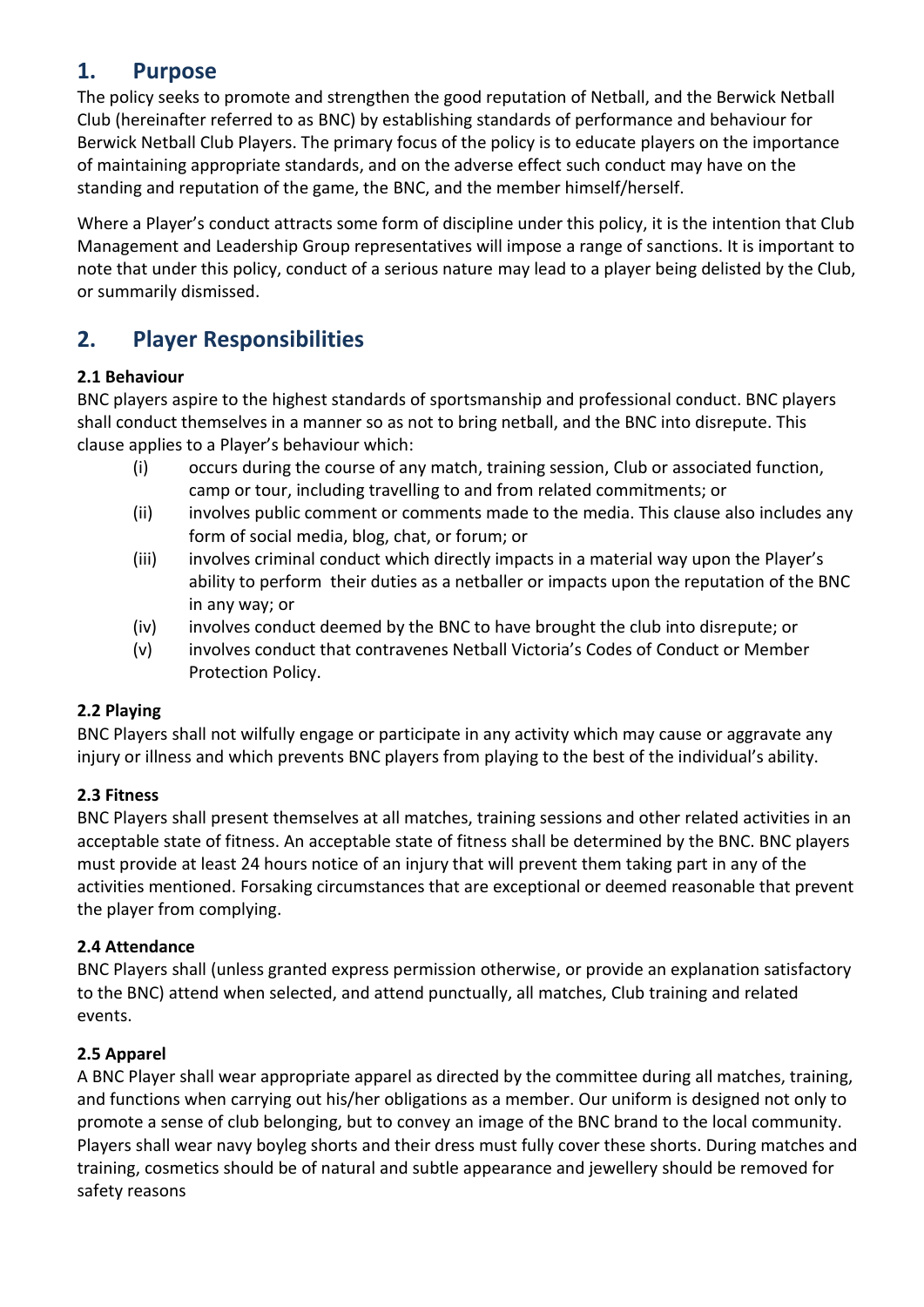### **2.6 Functions**

BNC Players shall (unless granted express permission otherwise) attend mandatory social events as advised during the year. During such events Players shall wear appropriate apparel if stipulated. Behaviour Clause 2.1 will strictly apply to these events.

#### **2.7 Property**

BNC Players shall show due regard for the property and facilities of the BNC. Also the property, facilities and staff of other providers (including hotel, bus and aeroplane operators) which a BNC Player may utilise during any authorised activities. Where a BNC Player breaches this provision, they may be required to pay the relevant person or body an amount equivalent to the cost of repairing or replacing the damage the Player caused to the property and/or facility.

#### **2.8 Confidentiality of Club Information**

BNC Players shall maintain the confidentiality of all material provided in confidence by the BNC to Players. Such material may without limitation include details of training methods, coaching manuals, team selections and records of a confidential nature of the BNC.

## **3. Discipline**

- 3.1 If the club determines that disciplinary proceedings are to be commenced against a Player, the club may take the steps it considers necessary to:
	- (i) Obtain information about the alleged conduct the subject of the disciplinary process, including but not limited to undertaking an investigation, reviewing relevant documentary material or interviewing relevant witnesses;
	- (ii) Provide the player with an opportunity to respond to the allegations the subject of the disciplinary process;
	- (iii) Determine whether or not the alleged conduct that is the subject of the disciplinary process has/did/may have occurred; and
	- (iv) Determine what, if any, disciplinary action to take against the player
- 3.2 The BNC sets out staged disciplinary actions. This ensures a clear process that is easily understood and is not influenced upon by relationships between club members. For every subsequent disciplinary action required, the player will move onto the following step. This will continue throughout the player's playing career at the club.
- 3.3 Once a formal meeting takes place between a player and coach, the club secretary is to be informed so that this can be recorded on the club incident register.
- 3.4 Any disciplinary action required will take place prior to the following training session.
- 3.5 The process is as follows;
	- (i) A 1:1 discussion regarding the issue will be held with the coach or relevant person *(entry point for minor breach);*
	- (ii) A discussion will be held between the coach, player leadership group member/s and player and the player will be on the bench for the following game. Prior to the discussion, the club executive will be consulted to determine the appropriate leadership group member/s to participate and will document the action being taken;
	- (iii) A verbal warning will be provided by the club executives, coach and player leadership group member/s and the player will be on the bench for the following game *(entry point for major breach);*
	- (iv) A written warning will be provided by the club executive, coach and player leadership group member/s and the player will be suspended from playing for a period determined by the coach, player leadership group and club executive;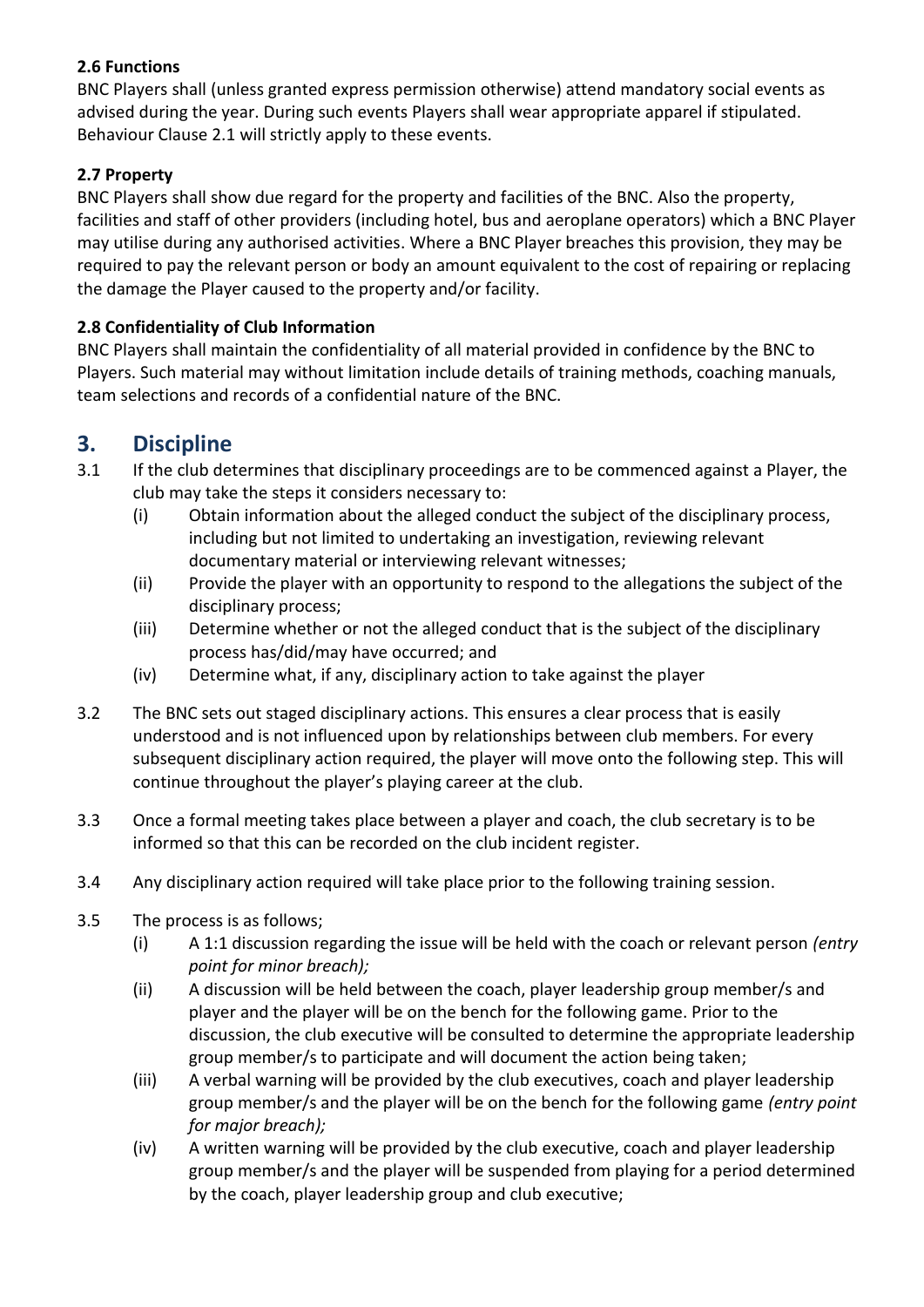- (v) A final written warning will be provided by the club executive, coach and player leadership group member/s and the player will be suspended from playing for an increased period of time determined by the coach, player leadership group and club executive;
- (vi) The player will no longer be able to play for BNC.
- 3.6 Common breaches include, but are not limited to deemed breaches of Behaviour clause 2.1 as well as;
	- (i) Disrespect (directed at coaches, players, umpires, spectators, or officials of BNC or opponent clubs);
	- (ii) Tardiness for or failure to attend a training, club duty, match or function;
	- (iii) Unsportsmanlike verbal or nonverbal behaviour;
	- (iv) Inappropriate social media content;
	- (v) Use of illicit or performance enhancing drugs. Or supply / trafficking of illicit drugs within, or external to the club community;
	- (vi) Under the influence of alcohol;

| <b>Action Summary</b> |                |                                                                                                 |                                                                                                                              |                      |
|-----------------------|----------------|-------------------------------------------------------------------------------------------------|------------------------------------------------------------------------------------------------------------------------------|----------------------|
| <b>Entry Point</b>    | <b>Step</b>    | <b>Process</b>                                                                                  | <b>Participants</b>                                                                                                          | <b>Documentation</b> |
| Minor breach          | $\mathbf{1}$   | Discussion<br>$\bullet$                                                                         | Player<br>$\bullet$<br>Coach                                                                                                 | Coach                |
|                       | $\overline{2}$ | Meeting<br>Bench<br>$\bullet$                                                                   | Player<br>$\bullet$<br>Coach<br>Player Leadership<br>$\bullet$<br>Group Member/s                                             | Secretary            |
| Major breach          | 3              | Meeting<br>Verbal<br>Warning<br>Bench                                                           | Player<br>$\bullet$<br>Coach<br>Player Leadership<br>Group Member/s<br>Club executive<br>$\bullet$                           | Secretary            |
|                       | $\overline{4}$ | Meeting<br>$\bullet$<br>Written<br>Warning<br>Suspension<br>$\bullet$                           | Player<br>$\bullet$<br>Coach<br>Player Leadership<br>Group Member/s<br>Club executive<br>$\bullet$                           | Secretary            |
|                       | 5              | Meeting<br>$\bullet$<br><b>Final Written</b><br>Warning<br>Increased<br>$\bullet$<br>Suspension | Player<br>$\bullet$<br>Coach<br>$\bullet$<br>Player Leadership<br>$\bullet$<br>Group Member/s<br>Club executive<br>$\bullet$ | Secretary            |
|                       | 6              | Meeting<br>Club dismissal                                                                       | Player<br>$\bullet$<br>Coach<br>$\bullet$<br>Player Leadership<br>Group Member/s<br>Club executive<br>$\bullet$              | Secretary            |